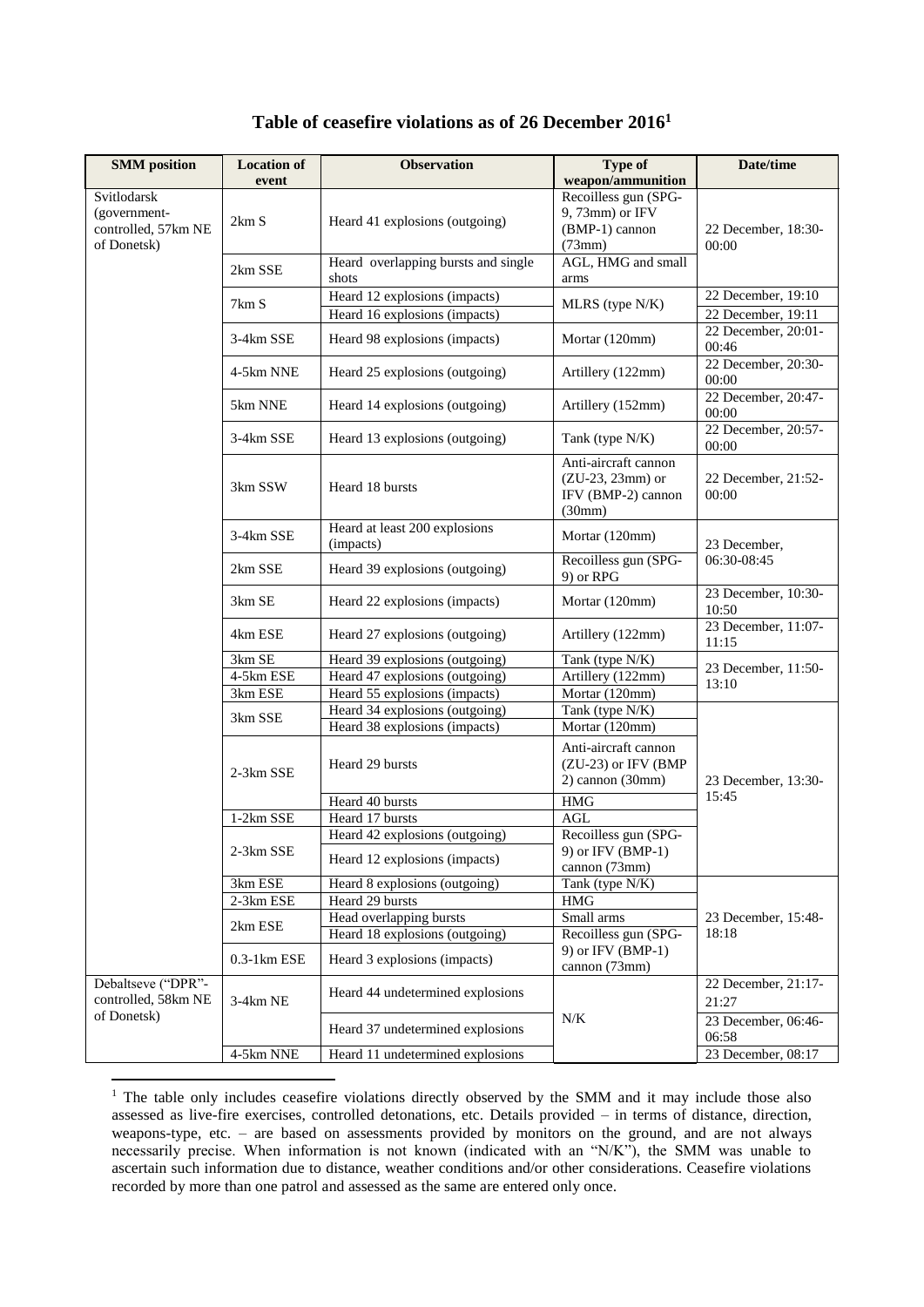|                                                                        | 4km NNE    | Heard 21 undetermined explosions |            | 23 December, 10:43-<br>10:45 |
|------------------------------------------------------------------------|------------|----------------------------------|------------|------------------------------|
|                                                                        | 4-6km NNE  | Heard 45 undetermined explosions |            | 23 December, 11:07-<br>11:15 |
| NW edge of<br>Vuhlehirsk ("DPR"-<br>controlled, 48km NE<br>of Donetsk) | 6-8km NNE  | Heard 17 undetermined explosions | N/K        | 23 December, 15:05-<br>15:15 |
| Horlivka                                                               | 10-12km N  | Heard 8 undetermined explosions  |            | 22 December, 19:30           |
| ("DPR"-controlled,                                                     | 8-12km NW  | Heard 8 undetermined explosions  | N/K        | 22 December, 20:35           |
| 39km north of                                                          | $4-6km$ W  | Heard 2 bursts                   | <b>HMG</b> | 22 December, 20:42           |
| Donetsk)                                                               |            | Heard 9 bursts                   | Small arms | 22 December, 20:46           |
| Park Inn Hotel                                                         |            | Heard 4 undetermined explosions  |            | 23 December, 04:06           |
| ("DPR"-controlled,                                                     |            | Heard 7 undetermined explosions  |            | 23 December, 04:08           |
| Donetsk)                                                               |            | Heard 6 undetermined explosions  |            | 23 December, 04:14           |
|                                                                        |            | Heard 6 undetermined explosions  |            | 23 December, 04:20           |
|                                                                        | 7-10km     | Heard 5 undetermined explosions  | N/K        | 23 December, 04:24           |
|                                                                        | <b>WNW</b> | Heard 7 undetermined explosions  |            | 23 December, 04:26           |
|                                                                        |            | Heard 7 undetermined explosions  |            | 23 December, 04:33           |
|                                                                        |            | Heard 5 undetermined explosions  |            | 23 December, 04:39           |
|                                                                        |            | Heard 4 undetermined explosions  |            | 23 December, 04:47           |
|                                                                        |            | Heard 5 undetermined explosions  |            | 23 December, 04:52           |
|                                                                        |            | Heard 1 undetermined explosion   |            | 23 December, 18:32           |
|                                                                        |            | Heard 1 undetermined explosion   |            | 23 December, 18:39           |
|                                                                        |            | Heard 2 undetermined explosions  |            | 23 December, 18:40           |
|                                                                        |            | Heard 1 undetermined explosion   |            | 23 December, 18:58           |
|                                                                        |            | Heard 4 undetermined explosions  |            | 23 December, 19:04           |
|                                                                        | 6-8km NNW  | Heard 5 undetermined explosions  | N/K        | 23 December, 19:24           |
|                                                                        |            | Heard 5 undetermined explosions  |            | 23 December, 19:26           |
|                                                                        |            | Heard 1 undetermined explosion   |            | 23 December, 19:27           |
|                                                                        |            | Heard 3 undetermined explosions  |            | 23 December, 19:28           |
|                                                                        |            | Heard 2 undetermined explosions  |            | 23 December, 19:30           |
| Yasynuvata railroad                                                    |            | Heard 30 single shots            |            | 23 December, 09:18-          |
| station ("DPR"-                                                        | $2-3km$ W  |                                  |            | 09:30                        |
| controlled, 16km NE                                                    |            |                                  | Small arms | 23 December, 09:39-          |
| of Donetsk)                                                            |            | Heard 300 single shots           |            | 09:46                        |
|                                                                        |            |                                  |            | 23 December, 09:53-          |
|                                                                        | 4-6km WNW  | Heard 8 undetermined explosions  |            | 10:04                        |
|                                                                        |            | Heard 1 undetermined explosion   | N/K        | 23 December, 10:23           |
|                                                                        | 5-7km N    | Heard 1 undetermined explosion   |            | 23 December, 10:40           |
|                                                                        | $2-3km$ W  | Heard 1 burst                    | Small arms |                              |
|                                                                        | $5-7km$ W  | Heard 5 undetermined explosions  | $N/K$      |                              |
|                                                                        | $1-2km$ W  | Heard 14 single shots            |            | 23 December, 10:42-          |
|                                                                        | $2-3km$ W  | Heard 10 single shots            |            | 11:15                        |
|                                                                        | $1-3km$ W  | Heard 100 single shots           | Small arms |                              |
|                                                                        |            |                                  |            | 23 December, 11:18-          |
|                                                                        | 1km W      | Heard 28 single shots            |            | 11:24                        |
|                                                                        | $2-3km$ W  | Heard 3 single shots             |            | 23 December, 11:33-          |
|                                                                        | 5-7km W    | Heard 6 undetermined explosions  | $N\!/\!K$  | 11:55                        |
| Avdiivka                                                               | $2-3km$ NE | Heard 1 undetermined explosion   |            | 23 December, 09:55           |
| (government-<br>controlled, 17km N                                     | 3-4km N    | Heard 2 undetermined explosions  | N/K        | 23 December, 12:01-<br>12:03 |
| of Donetsk)                                                            | $2-3km E$  | Heard 1 undetermined explosion   |            | 23 December, 12:30           |
| Oleksandrivka                                                          | 3-5km NW   | Heard 3 single shots             | Small arms | 23 December, 09:11-          |
| ("DPR"-controlled,                                                     |            |                                  |            | 09:13                        |
| 20km SW of<br>Donetsk)                                                 | 2-3km NW   | Heard 2 undetermined explosions  | $N\!/\!K$  | 23 December, 09:56           |
| Olenivka                                                               | 2-3km WSW  | Heard 5 single shots             | Small arms | 23 December, 09:15           |
| ("DPR"-controlled,                                                     |            | Heard 2 bursts                   |            |                              |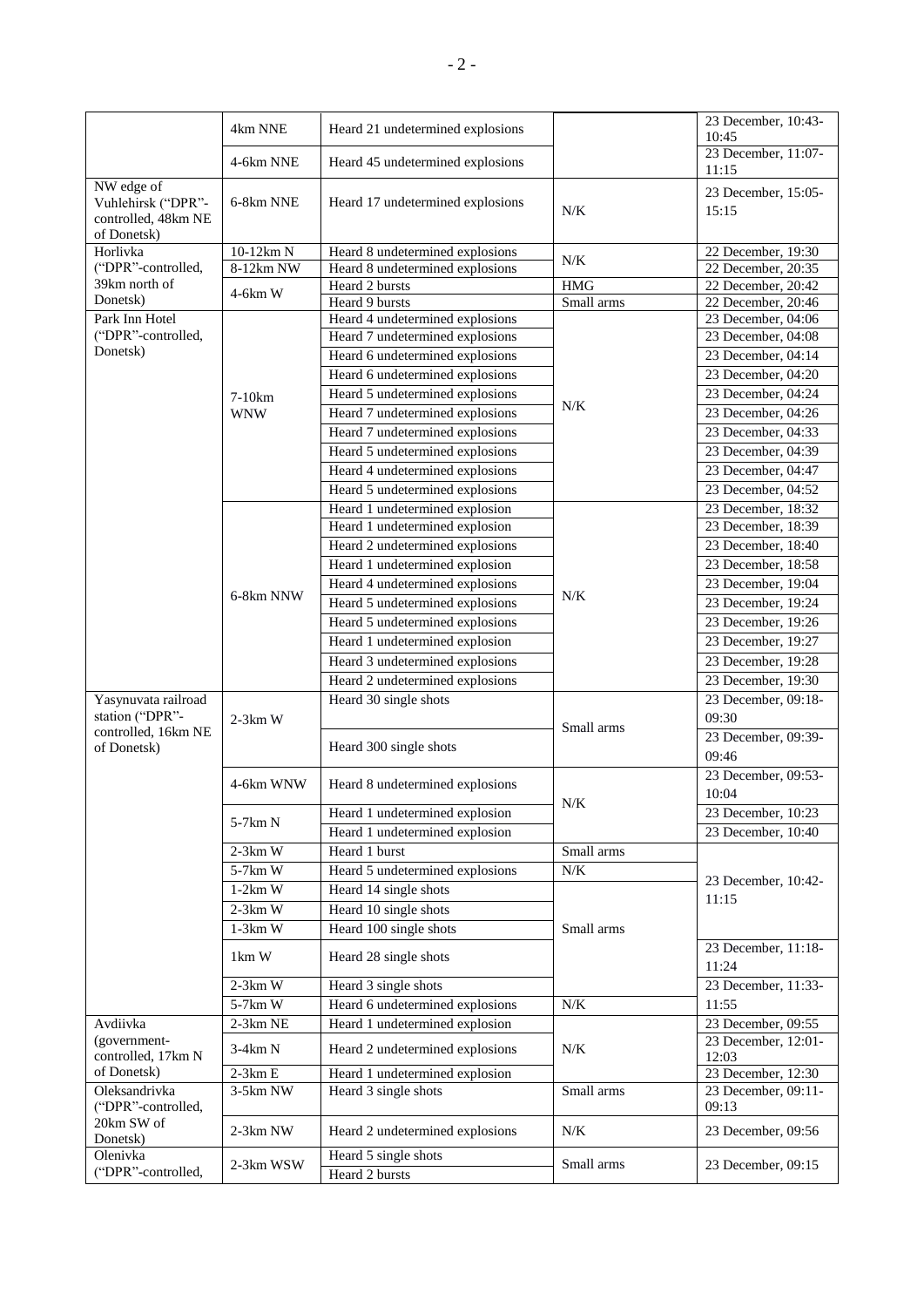| 23km SW of                        |             |                                      |                               |                              |
|-----------------------------------|-------------|--------------------------------------|-------------------------------|------------------------------|
| Donetsk)                          |             |                                      |                               |                              |
| SMM camera in                     |             | Recorded 4 indirect, rocket-assisted |                               | 23 December, 16:40-          |
| Shyrokyne (20km E                 | $1-2km$ NE  | projectiles fired from SW to NE      | N/K                           | 16:42                        |
| of Mariupol)                      |             | Recorded 1 indirect, rocket-assisted |                               | 23 December, 16:52           |
|                                   |             | projectile fired from SW to NE       |                               |                              |
| 1km E of Berdianske               | $4-6km N$   | Heard 7 undetermined explosions      |                               | 23 December, 10:00-          |
| (government-                      |             |                                      |                               | 10:10                        |
| controlled, 18km E                | 3-4km NE    | Heard 4 explosions (impacts)         |                               | 23 December, 10:20-          |
| of Mariupol)                      | $3-4km N$   | Heard 8 explosions (impacts)         |                               | 10:30                        |
|                                   | 2-3km NNW   | Heard 8 explosions (outgoing)        | N/K                           |                              |
|                                   | $3-4km N$   | Heard 5 explosions (impacts)         |                               |                              |
|                                   |             | Heard 6 explosions (impacts)         |                               | 23 December, 10:35-          |
|                                   | $2-3km$ NE  | Heard 3 explosions (outgoing)        |                               | 10:50                        |
|                                   | 3km N       | Heard 10 single shots                | Small arms                    |                              |
| SW edge of                        | 3km NE      | Heard 3 undetermined explosions      |                               | 23 December, 11:15-          |
| Lebedynske                        |             |                                      |                               | 11:20                        |
| (government-                      |             |                                      | N/K                           |                              |
| controlled, 16km                  |             |                                      |                               |                              |
| ENE of Mariupol)                  |             |                                      |                               |                              |
| Talakivka                         | $1-2km$ W   | Heard 8 explosions (outgoing)        |                               | 23 December, 12:12-          |
| (government-                      | 4-6km SE    | Heard 2 undetermined explosions      | N/K                           | 12:20                        |
| controlled, 17km NE               |             |                                      |                               |                              |
| of Mariupol) 10                   |             |                                      |                               |                              |
| Uspenka ("LPR"-                   | 5-6km SE    | Heard 15-20 undetermined explosions  | Tank and IFV (BMP-            | 23 December, 09:35-          |
| controlled, 23km                  |             | (assessed as live-fire training)     | 1) cannon (73mm)              | 09:55                        |
| SW of Luhansk)                    |             | Heard multiple bursts                |                               |                              |
|                                   |             | (assessed as live-fire training)     | <b>HMG</b>                    |                              |
| Verhulivka ("LPR"-                | 10km SW     | Heard $40$ explosions (four quick    |                               | 23 December, 10:12-          |
| controlled, 61km W                |             | volleys of 10 each)                  | Artillery (calibre N/K)       | 10:20                        |
| of Luhansk)                       |             |                                      |                               |                              |
|                                   |             |                                      |                               |                              |
| Western edge of                   | 10km NW     | Heard 24 undetermined explosions (6  |                               | 23 December, 10:45-          |
| Verhulivka ("LPR"-                |             | volleys of 4 each)                   |                               | 11:00                        |
| controlled, 61km W                | 15km SW     | Heard 20 explosions (impacts)        |                               | 23 December, 11:02           |
| of Luhansk)                       |             | Heard 20 explosions (impacts)        |                               | 23 December, 11:06           |
|                                   |             |                                      |                               |                              |
|                                   | 10km SW     | Heard 40 explosions (impacts)        |                               | 23 December, 11:08           |
|                                   | $5km$ SW    | Heard 40 explosions (impacts)        | Artillery (calibre N/K)       | 23 December, 11:14           |
|                                   | 10km SW     | Heard 20 explosions (impacts)        |                               | 23 December, 11:20           |
|                                   |             | Heard 20 explosions (impacts)        |                               | 23 December, 11:25           |
|                                   | 500m SW     | Heard 1 explosion (outgoing)         |                               | 23 December, 11:42           |
|                                   |             | Heard 2 explosions (outgoing)        |                               | 23 December, 11:44           |
|                                   | 10km SW     | Heard 20 explosions (impacts)        |                               | 23 December, 11:57           |
|                                   | 500m SW     | Heard 4 explosions (outgoing)        |                               | 23 December, 12:30           |
| Novozvanivka                      | 10-15km SW  | Heard 30 undetermined explosions     |                               | 23 December, 11:09-          |
| (government-                      |             |                                      |                               | 11:15                        |
| controlled, 70km W                |             |                                      | Artillery and mortar          |                              |
| of Luhansk)                       |             |                                      |                               |                              |
| N outskirts of                    | 8-15km SW   | Heard 110 undetermined explosions    | Artillery and/or              | 23 December, 11:40-          |
| Troitske                          | and 10-20km |                                      | mortar                        | 12:05                        |
| (government-                      | <b>SSE</b>  |                                      |                               |                              |
| controlled, 69km W<br>of Luhansk) | 3-15km E,   | Heard at least 150 explosions (both  | Artillery, mortar and         | 23 December, 12:41-<br>12:48 |
|                                   | SSE and W   | outgoing and impacts)                | <b>MLRS</b>                   |                              |
| Troitske                          | 1-2km SSW   | Heard 10-15 explosions (impacts)     |                               | 23 December, 12:30           |
| (government-                      |             |                                      | <b>MLRS</b>                   |                              |
| controlled, 69km W                |             |                                      |                               |                              |
| of Luhansk)<br>Novozvanivka       | $5-10km$ SE |                                      |                               | 23 December, 13:00           |
| (government-                      |             | Heard 12 undetermined explosions     | Artillery and mortar          |                              |
| controlled, 70km W                | 2-3km SW    | Heard 16 single shots                | Anti-aircraft gun (ZU-<br>23) |                              |
| of Luhansk)                       |             | Heard multiple bursts                | <b>HMG</b>                    |                              |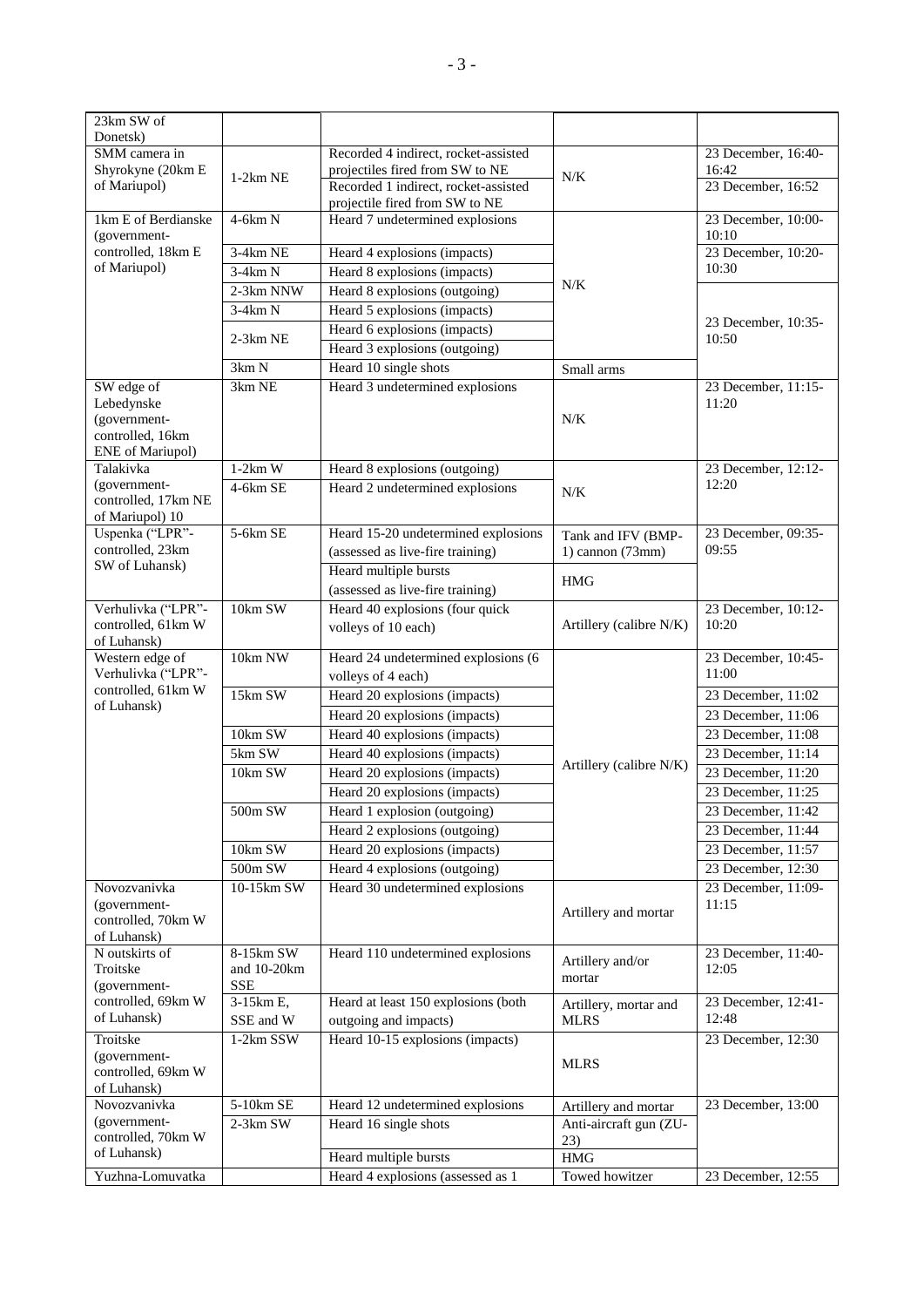| ("LPR"-controlled,              | $3-4km$ SW     | outgoing volley of 4 artillery systems) | (2A65 Msta-B,     |                              |
|---------------------------------|----------------|-----------------------------------------|-------------------|------------------------------|
| 61km W of                       |                | Heard 4 explosions (assessed as 1       | $152$ mm $)$      | 23 December, 12:57           |
| Luhansk)                        |                | outgoing volley of 4 artillery systems) |                   |                              |
|                                 |                | Heard 4 explosions (assessed as 1       |                   | 23 December, 12:58           |
|                                 |                | outgoing volley of 4 artillery systems) |                   |                              |
|                                 |                | Heard 4 explosions (assessed as 1       |                   | 23 December, 12:59           |
|                                 |                |                                         |                   |                              |
|                                 | 5km NE         | outgoing volley of 4 artillery systems) |                   |                              |
| Veselohorivka                   |                | Heard 10 explosions (outgoing)          | AGL (AGS)         | 23 December, 13:25-<br>13:47 |
| ("LPR"-controlled,<br>64km W of |                | Heard 30 explosions (outgoing)          | Mortar            |                              |
| Luhansk)                        |                | Heard 4 bursts                          | <b>HMG</b>        |                              |
|                                 |                | Heard 5 single shots                    | Small arms        |                              |
| Svitlodarsk                     | 3-4km SSE      | Heard 28 explosions (impacts)           | Mortar (120mm)    | 23 December, 19:00-          |
| (government-                    |                |                                         |                   | 22:46                        |
| controlled, 57km NE             | 4-5km SSE      | Heard 28 explosions (outgoing)          |                   | 23 December, 20:30-          |
| of Donetsk)                     |                |                                         |                   | 20:50                        |
|                                 |                |                                         | Artillery (122mm) |                              |
|                                 | 70-200m S      | Heard and saw 2 explosions (impacts)    |                   | 23 December, 20:50           |
|                                 | $200 - 300m N$ | Heard 1 explosion (impact)              |                   |                              |
| Debaltseve ("DPR"-              | 3-5km NNE      | Heard 33 undetermined explosions        |                   | 23 December, 20:05-          |
| controlled, 58km NE             |                |                                         |                   | 20:26                        |
| of Donetsk)                     |                |                                         | N/K               | 23 December, 21:08-          |
|                                 | 8-10km NNW     | Heard 28 undetermined explosions        |                   | 21:10                        |
| Horlivka                        |                |                                         |                   | 23 December, 19:30-          |
|                                 |                | Heard 10 explosions (impacts)           | Mortar (type N/K) |                              |
| ("DPR"-controlled,              |                | Heard 70 undetermined explosions        | N/K               | 20:00                        |
| 39km N of Donetsk)              |                | Heard 33 bursts                         | <b>HMG</b>        |                              |
|                                 | 4-5km SW       | Heard 9 explosions (impacts)            | Mortar (type N/K) | 23 December, 20:01-          |
|                                 |                | Heard 48 undetermined explosions        | N/K               | 20:15                        |
|                                 |                | Heard 17 bursts                         | <b>HMG</b>        |                              |
|                                 |                | Heard 15 bursts                         | Small arms        |                              |
|                                 | 5-6km NW       | Heard 3 undetermined explosions         | $N/K$             | 23 December, 20:16           |
|                                 |                | Heard 12 explosions (impacts)           | Mortar (type N/K) | 23 December, 20:16-          |
|                                 |                | Heard 63 undetermined explosions        | $N\!/\!K$         | 20:30                        |
|                                 |                | Heard 17 bursts                         | $\rm HMG$         |                              |
|                                 |                | Heard 12 bursts                         | Small arms        |                              |
|                                 |                | Heard 4 explosions (impacts)            | Mortar (type N/K) | 23 December, 20:31-          |
|                                 |                | Heard 17 undetermined explosions        | N/K               | 20:45                        |
|                                 |                | Heard 16 bursts                         | <b>HMG</b>        |                              |
|                                 |                | Heard 12 explosions (impacts)           | Mortar (type N/K) | 23 December, 20:46-          |
|                                 |                |                                         | N/K               | 21:00                        |
|                                 |                | Heard 39 undetermined explosions        | <b>HMG</b>        |                              |
|                                 | 4-5km WSW      | Heard 18 bursts                         |                   |                              |
|                                 |                | Heard 8 bursts                          | Small arms        |                              |
|                                 |                | Heard 8 explosions (impacts)            | Mortar (Type N/K) | 23 December, 21:01-          |
|                                 |                | Heard 50 undetermined explosions        | N/K               | 21:15                        |
|                                 |                | Heard 8 bursts                          | <b>HMG</b>        |                              |
|                                 |                | Heard 2 bursts                          | Small arms        |                              |
|                                 |                | Heard 5 explosions (impacts)            | Mortar (type N/K) | 23 December, 21:16-          |
|                                 |                | Heard 71 undetermined explosions        | N/K               | 21:30                        |
|                                 |                | Heard 49 bursts                         | $\rm{HMG}$        |                              |
|                                 |                | Heard 25 bursts                         | Small arms        |                              |
|                                 | $4-6km$ W      | Heard at least 170 undetermined         |                   | 23 December, 21:31-          |
|                                 |                | explosions                              |                   | 00:00                        |
|                                 |                |                                         |                   |                              |
|                                 | 4-6km NW       | Heard at least 160 undetermined         |                   | 23 December, 23:30-          |
|                                 |                | explosions                              | N/K               | 23:45                        |
|                                 |                |                                         |                   |                              |
|                                 |                |                                         |                   |                              |
|                                 | $4-6km$ NE     | Heard at least 165 undetermined         |                   | 24 December, 00:30-          |
|                                 |                | explosions                              |                   | 01:00                        |
|                                 |                |                                         |                   |                              |
|                                 | 3km WSW        | Heard 16 salvos (3-5 outgoing           | MLRS (BM-21 Grad, | 23 December, 23:30-          |
|                                 |                | explosions per salvo)                   | 122mm)            | 23:45                        |
|                                 |                | Heard 17 undetermined explosions        | N/K               | 24 December, 00:30-          |
|                                 |                |                                         |                   | 01:00                        |
| Park Inn Hotel                  | 6-8km NNW      | Heard 2 undetermined explosions         | N/K               | 23 December, 20:27           |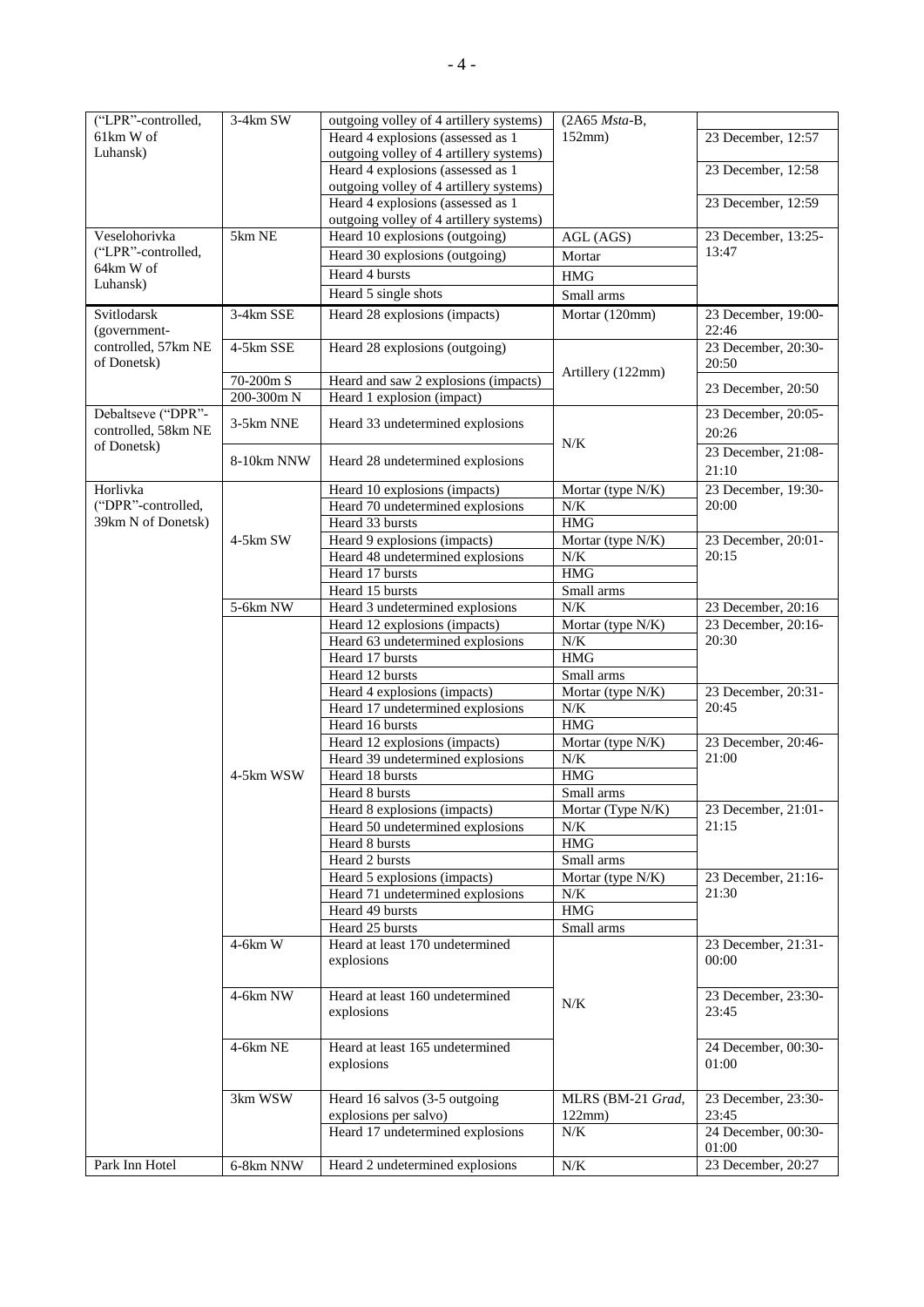| ("DPR"-controlled,            |               | Heard 2 undetermined explosions                                 |                    | 23 December, 20:28                       |
|-------------------------------|---------------|-----------------------------------------------------------------|--------------------|------------------------------------------|
| Donetsk)                      |               | Heard 1 undetermined explosion                                  |                    | 23 December, 20:38                       |
|                               |               | Heard 1 undetermined explosion                                  |                    | 23 December, 22:26                       |
|                               |               | Heard 2 undetermined explosions                                 |                    | 23 December, 22:29                       |
|                               |               | Heard 2 undetermined explosions                                 |                    | 23 December, 22:58                       |
| Yasynuvata railway            |               | Heard 5 bursts                                                  |                    | 24 December, 08:37                       |
| station ("DPR"-               | 3km N         | Heard 11 bursts                                                 | Small arms         | 24 December, 08:40                       |
| controlled, 16km NE           | $5-7km$ W     |                                                                 |                    |                                          |
| of Donetsk)                   |               | Heard 1 undetermined explosion                                  | $N/K$              | 24 December, 09:35                       |
| Avdiivka                      |               |                                                                 |                    |                                          |
| (government)                  | 3-4km N       | Heard 1 undetermined explosion                                  | N/K                | 24 December, 10:41                       |
| controlled, 17km N            |               |                                                                 |                    |                                          |
| of Donetsk)                   | $2-3km E$     | Heard 6 single shots                                            | Small arms         | 24 December, 10:47                       |
| Donetsk central               |               | Heard 5 bursts                                                  |                    | 24 December, 11:55                       |
| railway station               |               | Heard 11 single shots                                           |                    | 24 December, 11:57-                      |
| ("DPR"-controlled,            |               |                                                                 |                    | 12:04                                    |
| 6km NW of Donetsk             |               | Heard 34 single shots                                           |                    | 24 December, 12:15-                      |
| city centre)                  |               |                                                                 |                    | 12:18                                    |
|                               | 3-4km NW      | Heard 6 bursts<br>Heard 9 single shots                          | Small arms         | 24 December, 12:19<br>24 December, 12:22 |
|                               |               |                                                                 |                    | 24 December, 13:02                       |
|                               |               | Heard 2 single shots                                            |                    | 24 December, 13:15                       |
|                               |               | Heard 4 single shots<br>Heard 7 single shots                    |                    | 24 December, 13:24                       |
|                               |               | Heard 4 single shots                                            |                    | 24 December, 13:32                       |
|                               |               | Heard 6 bursts                                                  |                    | 24 December, 13:38                       |
| Oleksandrivka                 |               | Heard 10 single shots                                           |                    | 24 December, 10:03                       |
| ("DPR"-controlled,            |               |                                                                 |                    |                                          |
| 20km south-west of            | $2-3km$ W     | Heard 19 single shots                                           | Small arms         | 24 December, 10:16-                      |
| Donetsk)                      |               |                                                                 |                    | 10:36                                    |
| Maksymilianivka               |               | Heard 2 undetermined explosions                                 | N/K                |                                          |
| (government-                  |               |                                                                 |                    |                                          |
| controlled, 30km W            | $1-3km$ NW    | Heard 2 single shots                                            | Small arms         | 24 December, 13:58                       |
| of Donetsk)                   |               |                                                                 |                    |                                          |
| Petrivske ("DPR"-             | $5-6km N$     | Heard 1 undetermined explosion                                  | N/K                | 24 December, 11:37                       |
| controlled, 41km              |               |                                                                 |                    |                                          |
| south of Donetsk)             |               |                                                                 |                    |                                          |
| 2km N of Vodiane              | 2km S         | Heard 1 undetermined explosion                                  | $N\!/\!K$          | 24 December, 10:01                       |
| (government-                  |               |                                                                 |                    |                                          |
| controlled, 19km NE           |               |                                                                 |                    |                                          |
| of Mariupol)                  |               |                                                                 |                    |                                          |
| Pikuzy (formerly              |               | Heard 3 undetermined explosions                                 | N/K                |                                          |
| Kominternove,                 | N/K SSE       |                                                                 |                    | 24 December, 11:05                       |
| "DPR"-controlled,             | 1km NW        | Heard 4 single shots                                            | Small arms         |                                          |
| 23km NE of                    |               |                                                                 |                    | 24 December, 11:25                       |
| Mariupol)<br>Sakhanka ("DPR"- |               | Heard overlapping bursts and shots                              | HMG and small arms |                                          |
| controlled, 24km NE           | 3-5km WNW     |                                                                 |                    | 24 December, 12:25-                      |
| of Mariupol)                  |               | Heard 1 explosion (impact)                                      | Mortar (type N/K)  | 12:50                                    |
| Hnutove                       | 3-4km NE      | Heard 1 burst                                                   | Small arms         | 24 December, 12:43-                      |
| (government-                  |               |                                                                 |                    | 12:47                                    |
| controlled, 20km NE           | $N/K$ SE $\,$ | Heard 1 undetermined explosion                                  | N/K                |                                          |
| of Mariupol)                  |               |                                                                 |                    |                                          |
| SMM camera in                 |               | Recorded 2 undetermined explosions                              |                    | 24 December, 16:37                       |
| Shyrokyne (20km E             |               | Recorded 1 airburst                                             | N/K                | 24 December, 17:04                       |
| of Mariupol)                  |               | Recorded 8 tracer rounds in flight                              | Small arms         |                                          |
|                               |               | from W to E                                                     |                    |                                          |
|                               |               | Recorded 3 tracer rounds in flight                              |                    | 24 December, 17:05-                      |
|                               | N/K N         | from E to W                                                     |                    | 17:06                                    |
|                               |               | Recorded 3 rocket-assisted projectiles                          | N/K                |                                          |
|                               |               | in flight from E to W                                           |                    |                                          |
|                               |               | Recorded 8 rocket-assisted projectiles                          |                    | 24 December, 17:06-                      |
|                               |               | in flight from W to E                                           |                    | 17:12                                    |
|                               |               | Recorded 2 rocket-assisted projectiles<br>in flight from E to W |                    | 24 December, 17:14-<br>17:17             |
|                               |               |                                                                 |                    |                                          |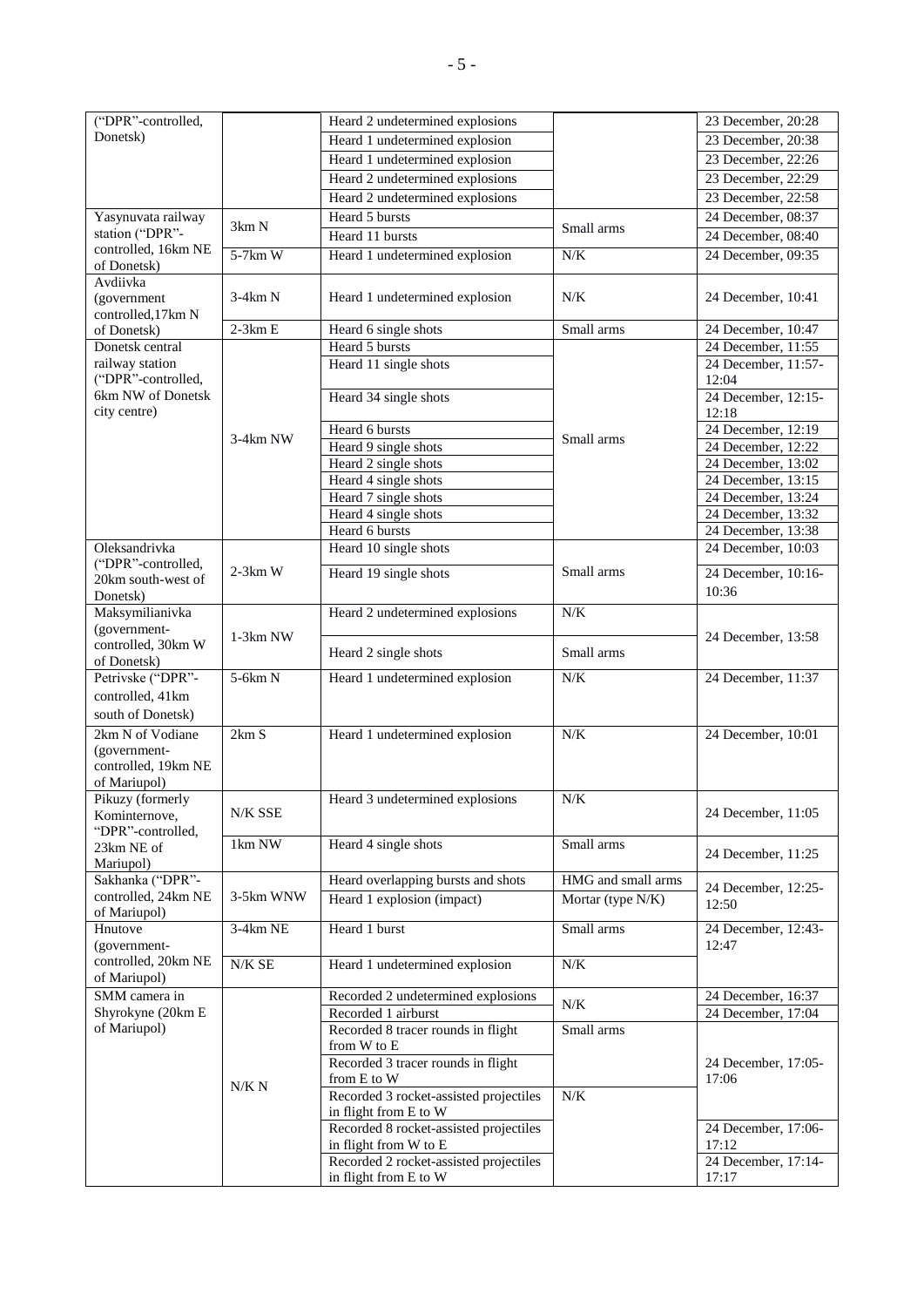|                                         |            | Recorded 15 rocket-assisted<br>projectiles in flight from W to E           |                         | 24 December, 17:14-<br>17:19 |
|-----------------------------------------|------------|----------------------------------------------------------------------------|-------------------------|------------------------------|
|                                         |            | Recorded 3 undetermined explosions                                         |                         | 24 December, 17:14-          |
|                                         |            |                                                                            |                         | 17:21                        |
|                                         |            | Recorded 3 tracer rounds in flight<br>from W to E                          | Small arms              | 24 December, 17:18           |
|                                         |            | Recorded 1 rocket-assisted projectile                                      | $N/K$                   | 24 December, 17:21           |
|                                         |            | in flight from E to W and 1                                                |                         |                              |
|                                         |            | subsequent explosion (impact)                                              |                         | 24 December, 17:21           |
|                                         |            | Recorded 1 rocket-assisted projectile<br>in flight from E to W             |                         | 24 December, 17:22           |
|                                         |            | Recorded 2 tracer rounds in flight                                         | Small arms              |                              |
|                                         |            | from W to E                                                                |                         |                              |
|                                         |            | Recorded 2 rocket-assisted projectiles                                     |                         | 24 December, 18:30-          |
|                                         |            | in flight from W to E                                                      | N/K                     | 18:31                        |
|                                         |            | Recorded 7 rocket-assisted projectiles<br>in flight from E to W            |                         |                              |
|                                         |            | Recorded 20 tracer rounds in flight                                        | Small arms              |                              |
|                                         |            | from W to E                                                                |                         |                              |
|                                         |            | Recorded 3 tracer rounds in flight<br>from W to E                          |                         |                              |
|                                         |            |                                                                            |                         | 24 December, 18:33-<br>18:34 |
|                                         |            | Recorded 14 tracer rounds in flight<br>from E to W                         |                         |                              |
|                                         |            | Recorded 2 tracer rounds in flight                                         |                         |                              |
|                                         |            | from E to W                                                                |                         |                              |
|                                         |            | Recorded 3 tracer rounds in flight<br>from E to W                          |                         | 24 December, 18:41           |
|                                         |            | Recorded 1 tracer round in flight                                          |                         | 24 December, 19:34           |
|                                         |            | from E to W                                                                |                         |                              |
|                                         | 5-10km NW  | Heard at least 83 undetermined                                             | Artillery (N/K calibre) | 23 December, 19:50-          |
|                                         |            | explosions<br>Heard 18 undetermined explosions                             | Artillery (N/K calibre) | 20:20                        |
| Kadiivka (formerly                      | 5km NW     | Heard 5 outgoing salvos (3-5 seconds                                       | MLRS (BM-21 Grad,       | 23 December, 20:55-          |
| Stakhanov, "LPR"-<br>controlled, 50km W |            | each, assessed as partial cassettes)                                       | 122mm)                  | 21:15                        |
| of Luhansk)                             |            | Heard 31 undetermined explosions                                           | Artillery (N/K calibre) |                              |
|                                         | 5-10km NW  | Heard at least 2 outgoing salvos (3-5<br>seconds each, assessed as partial | MLRS (BM-21 Grad,       | 23 December, 21:30-<br>21:43 |
|                                         |            | cassettes)                                                                 | 122mm)                  |                              |
| Kalynove ("LPR"-                        |            |                                                                            |                         | 24 December, 09:35-          |
| controlled, 60km W<br>of Luhansk)       | 5km SW     | Heard 2 bursts                                                             | <b>HMG</b>              | 09:50                        |
| 1.4km SW of                             | $N/K$ W    | Heard 8 explosions (2 sets of four                                         | Mortar (N/K calibre)    | 24 December, 10:30-          |
| Kalynove ("LPR"-<br>controlled, 60km    |            | outgoing rounds)                                                           |                         | 10:50                        |
| west of Luhansk)                        | 500-600m W | Heard 2 single shots                                                       | Small arms              | 24 December, 10:42           |
| Luhansk city<br>("LPR"-controlled)      | 3-5km SE   | Heard 1 undetermined explosion                                             | N/K                     | 24 December, 11:13           |
| Park Inn Hotel                          | 7-10km NW  | Heard 1 undetermined explosion                                             | N/K                     | 24 December, 19:40           |
| ("DPR"-controlled,                      |            |                                                                            |                         |                              |
| Donetsk)<br>Avdiivka                    |            | Heard 10 single shots                                                      |                         |                              |
| (government-                            | 1km SE     |                                                                            | Small arms              | 25 December, 10:29-          |
| controlled, 17km N                      |            | Heard 3 bursts                                                             |                         | 10:39                        |
| of Donetsk)<br>Yasynuvata ("DPR"-       |            | Heard 3 bursts                                                             | Small arms              | December 25, 13:43-          |
| controlled, 16km NE                     |            |                                                                            |                         | 13:46                        |
| of Donetsk)                             | $2-3km$ W  | Heard 3 undetermined explosions                                            | N/K                     |                              |
|                                         |            | Heard 2 single shots                                                       | Small arms              | December 25, 14:27           |
| Svitlodarsk                             | $3-5km$ W  | Heard 15 bursts                                                            | HMG and small arms      |                              |
| (government-                            |            |                                                                            |                         | 25 December, 12:40-          |
| controlled, 57km NE                     |            | Heard 5-7 explosions (impacts)                                             | $N\!/\!K$               | 12:45                        |
| of Donetsk)                             |            |                                                                            |                         |                              |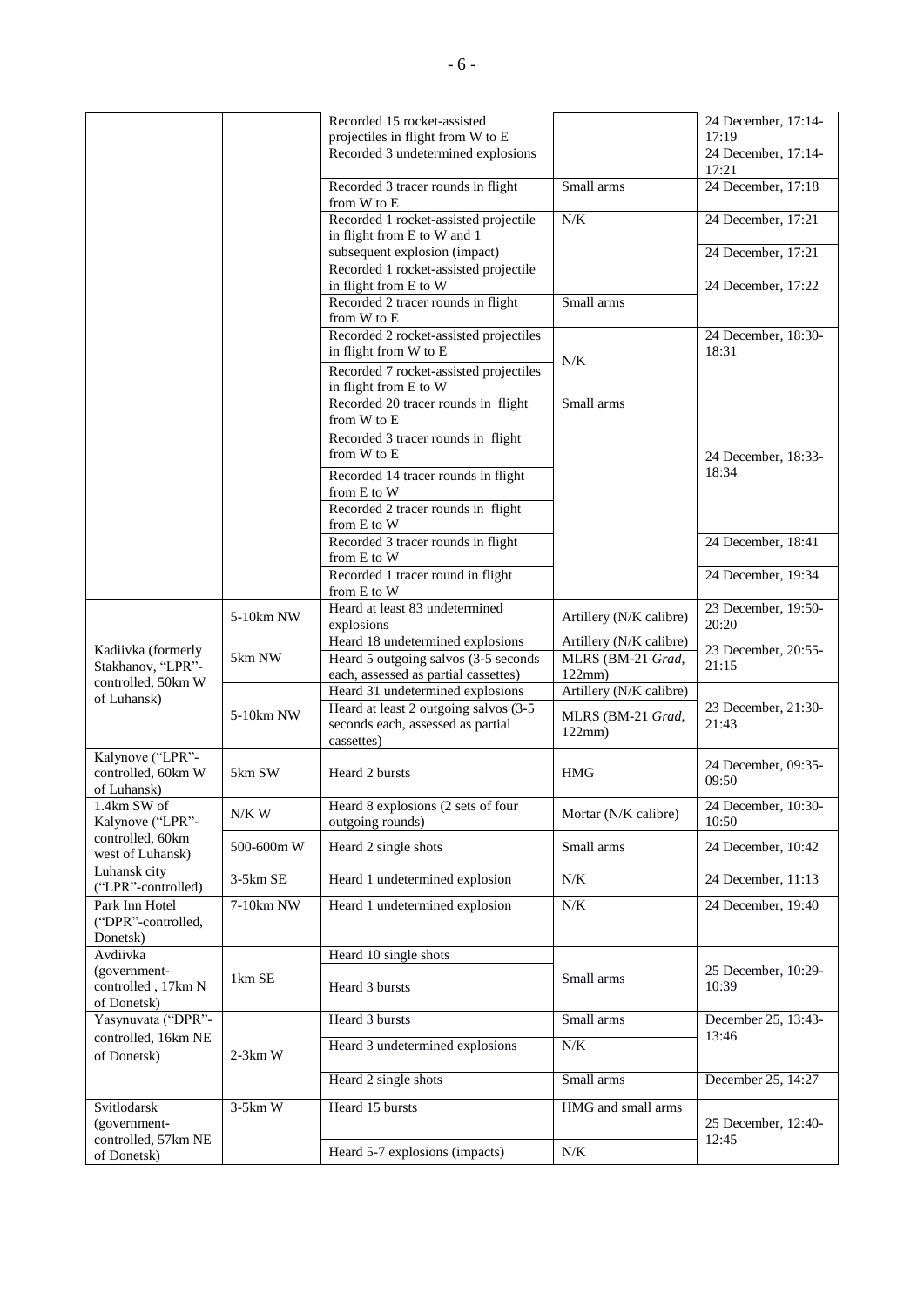| Pikuzy (formerly<br>Kominternove,<br>"DPR"-controlled,<br>23km NE of           | $0.5-1$ km SW | Heard 20-30 single shots                                                  | Small arms                         | 25 December, 12:50-<br>12:58 |
|--------------------------------------------------------------------------------|---------------|---------------------------------------------------------------------------|------------------------------------|------------------------------|
| Mariupol)                                                                      |               |                                                                           |                                    |                              |
| 2km SE of<br>Lebedynske<br>(government-<br>controlled, 16km NE<br>of Mariupol) | $1-1.5km N$   | Heard 1 burst                                                             | Small arms                         | 25 December, 13:26           |
| SMM camera in                                                                  |               | Recorded 21 rocket-assisted                                               |                                    |                              |
| Shyrokyne                                                                      |               | projectiles in flight from W to E                                         |                                    |                              |
| (government-<br>controlled, 20km E                                             |               | Recorded 2 indirect, rocket-assisted<br>projectiles in flight from S to N |                                    |                              |
| of Mariupol)                                                                   |               | Recorded 3 indirect, rocket-assisted                                      |                                    | 25 December, 18.45-          |
|                                                                                |               | projectiles in flight from W to E                                         | N/K                                | 18:49                        |
|                                                                                |               | Recorded 4 tracer rounds in flight                                        |                                    |                              |
|                                                                                |               | from E to W<br>Recorded 1 tracer round in flight from                     |                                    |                              |
|                                                                                |               | E to W                                                                    |                                    |                              |
|                                                                                |               | Recorded 33 tracer rounds in flight<br>from E to W                        | Anti-aircraft gun (type<br>$N/K$ ) |                              |
|                                                                                |               | Recorded 9 tracer rounds in flight<br>from W to E                         |                                    | 25 December, 18:49-          |
|                                                                                |               | Recorded 1 indirect, tracer round in                                      |                                    | 18:51                        |
|                                                                                |               | flight from W to E                                                        | N/K                                |                              |
|                                                                                |               | Recorded 1 rocket-assisted projectiles<br>in flight from E to W           |                                    |                              |
|                                                                                |               | Recorded 1 rocket-assisted projectile<br>in flight from W to E            | $N/K$                              | 25 December, 18:51-<br>18:53 |
|                                                                                |               | Recorded 1 indirect, rocket-assisted                                      |                                    |                              |
|                                                                                |               | projectile in flight from W to E                                          |                                    |                              |
|                                                                                | N/K N         | Recorded 4 tracer rounds in flight<br>from W to E                         |                                    |                              |
|                                                                                |               | Recorded 2 tracer rounds fired from S                                     | Small arms                         |                              |
|                                                                                |               | to N                                                                      |                                    |                              |
|                                                                                |               | Recorded 8 tracer rounds in flight                                        | Anti-aircraft gun (type            |                              |
|                                                                                |               | from W to E<br>Recorded 1 explosion (impact)                              | N/K<br>N/K                         |                              |
|                                                                                |               | Recorded 12 tracer rounds in flight                                       | Anti-aircraft gun (type            |                              |
|                                                                                |               | from E to W                                                               | N/K                                |                              |
|                                                                                |               | Recorded 21 tracer rounds in flight<br>from W to E                        |                                    |                              |
|                                                                                |               | Recorded 3 explosions (impact)                                            | N/K                                | 25 December, 18:53-          |
|                                                                                |               | Recorded 14 tracer rounds fired S to<br>N                                 | Small arms                         | 18:57                        |
|                                                                                |               | Recorded 4 undetermined explosions                                        |                                    |                              |
|                                                                                |               | Recorded 2 tracer rounds in flight                                        |                                    |                              |
|                                                                                |               | from W to E<br>Recorded 2 indirect, rocket-assisted                       | N/K                                |                              |
|                                                                                |               | projectiles in flight from W to E                                         |                                    |                              |
|                                                                                |               | Recorded 6 tracer rounds in flight                                        | Anti-aircraft gun (type            |                              |
|                                                                                |               | from W to E<br>Recorded 4 tracer rounds in flight                         | N/K                                |                              |
|                                                                                |               | from SW to NE                                                             |                                    |                              |
|                                                                                |               | Recorded 1 tracer round in flight from                                    | N/K                                |                              |
|                                                                                |               | S to N<br>Recorded 2 indirect, tracer rounds in                           |                                    | 25 December, 18:58-<br>19:01 |
|                                                                                |               | flight from W to E                                                        |                                    |                              |
|                                                                                |               | Recorded 2 tracer rounds in flight<br>from E to W                         | Anti-aircraft gun (type<br>N/K     |                              |
|                                                                                |               | Recorded 10 tracer rounds in flight                                       | Anti-aircraft gun (type            |                              |
|                                                                                |               | from W to E                                                               | $N/K$ )                            | 25 December, 19:02-          |
|                                                                                |               | Recorded 24 tracer rounds in flight<br>from E to W                        |                                    | 19:05                        |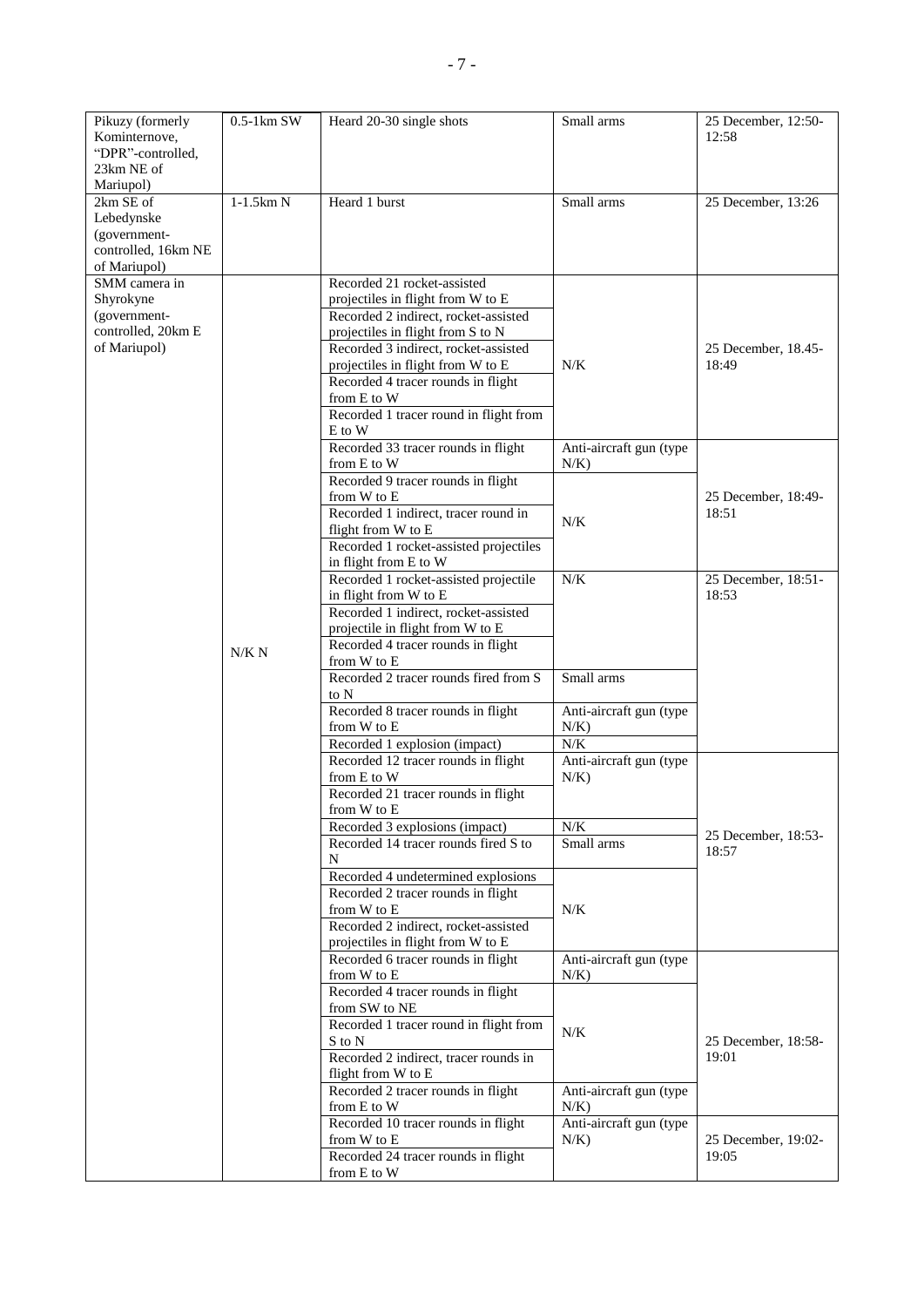|                                     |            | Recorded 1 undetermined explosion                                        | $N\!/\!K$               |                              |
|-------------------------------------|------------|--------------------------------------------------------------------------|-------------------------|------------------------------|
|                                     |            | Recorded 12 tracer rounds in flight                                      | $N/K$                   | 25 December, 19:06-          |
|                                     |            | from E to W                                                              |                         | 19:07                        |
|                                     |            | Recorded 4 tracer rounds in flight                                       | Anti-aircraft gun (type |                              |
|                                     |            | from E to W                                                              | $N/K$ )                 | 25 December, 19:07-          |
|                                     |            | Recorded 5 explosions (impacts)                                          | N/K                     | 19:08                        |
|                                     |            | Recorded 2 rocket-assisted projectiles                                   | N/K                     | 25 December, 19:11           |
|                                     |            | in flight from W to E                                                    |                         |                              |
|                                     |            | Recorded 33 tracer rounds in flight                                      | Anti-aircraft gun (ZU-  |                              |
|                                     |            | from E to W                                                              | 23, 23mm)               |                              |
|                                     |            | Recorded 1 indirect, rocket-assisted                                     | N/K                     |                              |
|                                     |            | projectile in flight in flight E to W                                    |                         | 25 December, 19:12-          |
|                                     |            | Recorded 6 tracer rounds in flight                                       | Anti-aircraft gun (type | 19:13                        |
|                                     |            | from W to E                                                              | N/K                     |                              |
|                                     |            | Recorded 2 indirect, tracer rounds in                                    | N/K                     |                              |
|                                     |            | flight from W to E                                                       |                         |                              |
|                                     |            | Recorded 20 indirect, rocket-assisted                                    | MLRS (type N/K)         |                              |
|                                     |            | projectiles in flight from W to E                                        |                         |                              |
|                                     |            | Recorded 2 rocket-assisted projectiles                                   | N/K                     | 25 December, 19:13-          |
|                                     |            | in flight from W to E                                                    |                         | 19:16                        |
|                                     |            | Recorded 39 tracer rounds in flight                                      | Anti-aircraft gun (type |                              |
|                                     |            | from E to W                                                              | $N/K$ )                 |                              |
| Novooleksandrivka                   | 1km SSE    | Heard 1 single shot                                                      | Small arms              | 25 December, 10:55           |
| (65km W of                          |            |                                                                          |                         |                              |
| Luhansk)                            |            |                                                                          |                         |                              |
| 5km NE of                           | 2km SW     | Heard 2 single shots                                                     | Small arms              | 25 December, 12:14           |
| Lopaskyne                           |            |                                                                          |                         |                              |
| (government-                        |            |                                                                          |                         |                              |
| controlled, 23km                    |            |                                                                          |                         |                              |
| NW of Luhansk)                      |            |                                                                          |                         |                              |
|                                     | N/K N      |                                                                          |                         |                              |
| SMM camera in<br>Shyrokyne          |            | Recorded 1 indirect, rocket-assisted<br>projectile in flight from W to E |                         | 25 December, 20:41           |
|                                     |            |                                                                          | $N/K$                   |                              |
| (government-<br>controlled, 20km E  |            | Recorded 4 indirect, rocket-assisted                                     |                         | 25 December, 21:08           |
| of Mariupol)                        |            | projectiles in flight from W to E                                        |                         |                              |
|                                     |            | Recorded 4 tracer rounds in flight<br>from E to W                        | Anti-aircraft cannon    |                              |
|                                     |            | Recorded 12 indirect, rocket-assisted                                    | (type N/K)              |                              |
|                                     |            | projectiles in flight from E to W                                        | $N\!/\!K$               | 25 December, 21:10-          |
|                                     |            | Recorded 16 tracer rounds fired from                                     | Small arms              | 21:15                        |
|                                     |            | SW to NE                                                                 |                         |                              |
|                                     |            | Recorded 9 tracer rounds in flight                                       |                         |                              |
|                                     |            | from SW to NE                                                            |                         | 25 December, 22:14-          |
|                                     |            | Recorded 12 tracer rounds in flight                                      |                         | 22:16                        |
|                                     |            | from SE to NW                                                            |                         |                              |
|                                     |            | Recorded 7 tracer rounds in flight                                       |                         |                              |
|                                     |            | from SW to NE                                                            |                         | 25 December, 22:30-          |
|                                     |            | Recorded 25 tracer rounds in flight                                      | Small arms              | 22:33                        |
|                                     |            | from SE to NW                                                            |                         |                              |
|                                     |            | Recorded 11 tracer rounds in flight                                      |                         |                              |
|                                     |            | from SW to NE                                                            |                         | 25 December, 23:01-          |
|                                     |            | Recorded 23 tracer rounds in flight                                      |                         | 23:04                        |
|                                     |            | from SE to NW                                                            |                         |                              |
| Oleksandrivka                       |            |                                                                          |                         |                              |
| ("DPR"-controlled,                  |            |                                                                          |                         |                              |
| 20km SW of                          | 2-4km NW   | Heard 1 undetermined explosion                                           | $N/K$                   | 26 December, 09:20           |
| Donetsk)                            |            |                                                                          |                         |                              |
| Yasynuvata ("DPR"-                  |            |                                                                          |                         |                              |
| controlled, 16km NE                 | 3-5km SW   | Heard 2 undetermined explosions                                          | N/K                     | 26 December, 09:25           |
| of Donetsk)                         |            | Heard 1 single shot                                                      | Small arms              | 26 December, 09:44           |
| 2.5km SE of                         | $1-2km$ NE | Heard 15 bursts                                                          |                         | 26 December, 10:00-          |
| Lebedynske                          |            |                                                                          | Small arms              |                              |
|                                     |            |                                                                          |                         |                              |
|                                     |            |                                                                          |                         | 10:08                        |
| (government-<br>controlled, 16km NE |            | Heard 12 undetermined explosions                                         | $N/K$                   | 26 December, 10:28-          |
| of Mariupol)                        | 2km NE     | Heard 4 explosions (outgoing)                                            | Recoilless gun (SPG-    | 10:38<br>26 December, 10:45- |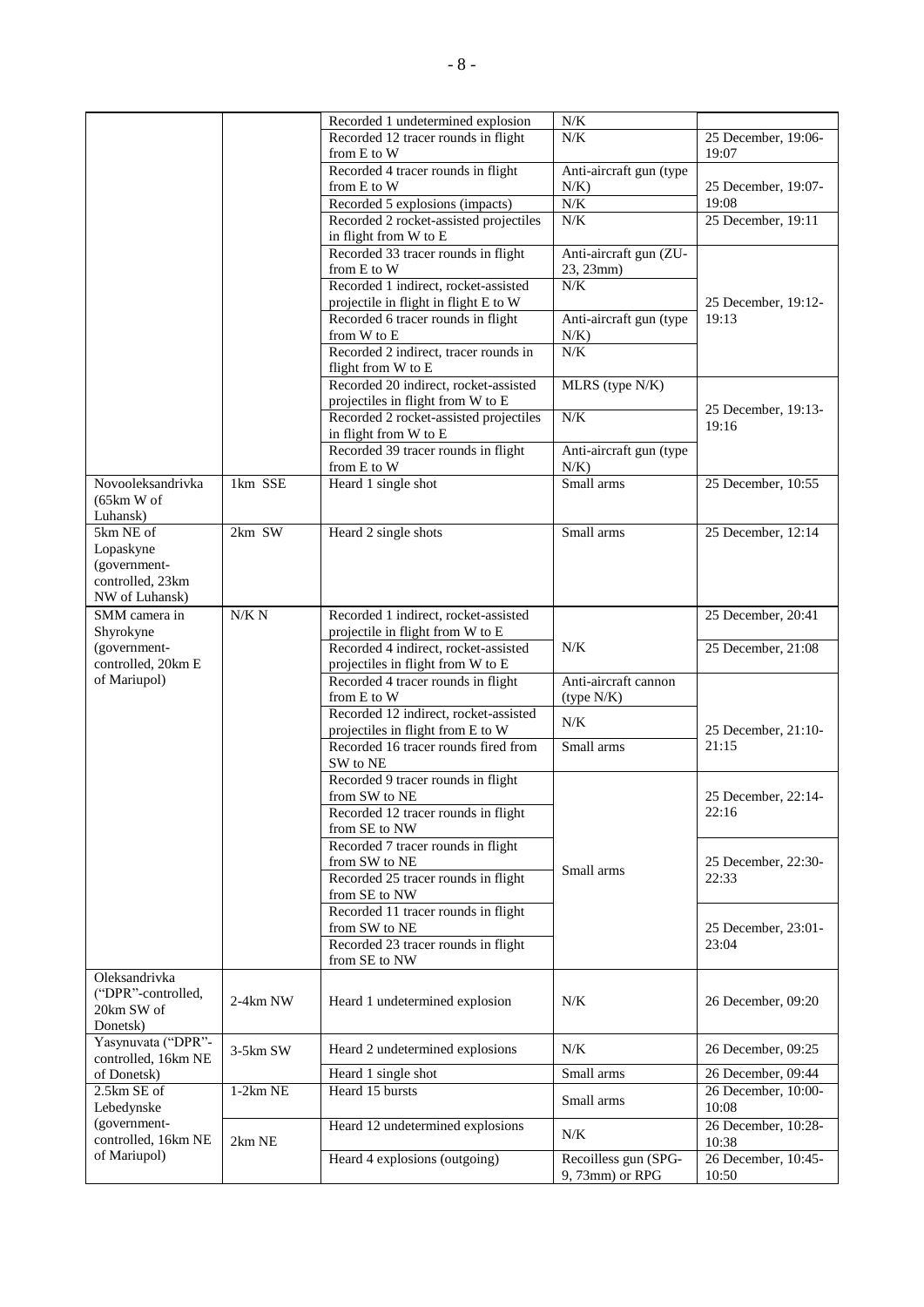| 3km N of Hnutove                                                               |                                                      | Heard 4 undetermined explosions                                       | N/K                                                          |                              |
|--------------------------------------------------------------------------------|------------------------------------------------------|-----------------------------------------------------------------------|--------------------------------------------------------------|------------------------------|
| (government-<br>controlled, 20km NE<br>of Mariupol)                            | N/K SE                                               | Heard 2 burst                                                         | Small arms                                                   | 26 December, 10:45-<br>10:50 |
| Pikuzy (formerly<br>Kominternove,<br>"DPR"-controlled,                         | 3-5km SSE                                            | Heard 9 explosions (impacts)                                          | Artillery (N/K type)                                         | 26 December, 11:20-          |
| 23km NE of<br>Mariupol)                                                        | N/K SSE                                              | Heard 4 explosions (outgoing)                                         | $N/K$                                                        | 11:30                        |
|                                                                                | 3-5km SSE                                            | Heard 15 explosions (impacts)                                         | Artillery (N/K type)                                         | 26 December, 12:10-          |
|                                                                                | $2-3km S$                                            | Heard overlapping single shots                                        | Small arms                                                   | 12:20                        |
|                                                                                | 3-5km SSE                                            | Heard 9 explosions (impacts)                                          | Artillery (N/K type)                                         | 26 December, 12:30-          |
|                                                                                | $2-3km S$                                            | Heard overlapping bursts and single<br>shots                          | HMG and small arms                                           | 12:35                        |
| Orlivske<br>(government-                                                       | N/K SE                                               | Heard at least 25 undetermined<br>explosions                          | N/K                                                          | 26 December, 11:38-          |
| controlled, 23km NE<br>of Mariupol)                                            |                                                      | Heard at least 500 single shots and<br>overlapping bursts             | Small arms                                                   | 11:45                        |
|                                                                                |                                                      | Heard at least 33 undetermined<br>explosions                          | $N/K$                                                        | 26 December, 11:45-          |
|                                                                                |                                                      | Heard at least 200 single shots and<br>overlapping bursts             | Small arms                                                   | 12:10                        |
| Sopyne<br>(government-<br>controlled, 16km E                                   | 3km N                                                | Heard overlapping undetermined<br>explosions, bursts and single shots | Small arms, HMG,<br>Recoilless gun (SPG-<br>9, 73mm) and RPG | 26 December, 11:43-<br>12:12 |
| of Mariupol)                                                                   | 3km N                                                | Heard 16 undetermined explosions<br>Heard 6 airbursts                 | N/K                                                          | 26 December, 12:25-<br>12:30 |
|                                                                                |                                                      | Heard overlapping bursts                                              | <b>HMG</b>                                                   |                              |
| 1km N of                                                                       |                                                      | Heard 3 undetermined explosions                                       | N/K                                                          | 26 December, 13:10-          |
| Lebedynske<br>(government-                                                     | $1-2km E$                                            | Heard overlapping bursts and single<br>shots                          | HMG and small arms                                           | 13:15                        |
| controlled, 16km NE<br>of Mariupol)                                            | N/K E                                                | Heard 15 explosions (outgoing and<br>their subsequent impacts)        | Artillery (N/K type)                                         | 26 December, 13:16-<br>13:21 |
| Azov (formerly<br>Dzerzhynske,<br>"DPR"-controlled,<br>25km NE of<br>Mariupol) | 2-3km SSE<br>(outgoing)<br>and 5-7km<br>SW (impacts) | Heard 9 explosions (outgoing and 8)<br>subsequent impacts)            | Artillery (N/K type)                                         | 26 December, 13:15-<br>13:20 |
| Svitlodarsk                                                                    | 8-12km SE                                            | Heard 1 undetermined explosion                                        | $\overline{N/K}$                                             | 26 December, 14:30           |
| (government-<br>controlled, 57km NE                                            | 3-4km SE                                             | Heard overlapping bursts                                              | <b>HMG</b>                                                   | 26 December, 16:50-<br>16:55 |
| of Donetsk)                                                                    | 3-5km SE                                             | Heard 16 single shots                                                 | Small arms                                                   | 26 December, 18:30           |
| SW edge of<br>Debaltseve ("DPR"-<br>controlled, 58km NE<br>of Donetsk)         | 5-6km NW                                             | Heard 2 bursts                                                        | Anti-aircraft gun (ZU-<br>23, 23mm)                          | 26 December, 14:58           |
| SMM camera at<br>Oktiabr mine (9km                                             | 3-4 km NNE                                           | Recorded 1 flare in flight from E to W                                | N/K                                                          | 26 December, 17:29           |
| NW of Donetsk city<br>centre)                                                  |                                                      | Recorded 1 flare in flight from E to W                                |                                                              | 26 December, 17:30           |
| Molodizhne ("LPR"-                                                             | $10-100m$                                            | Saw and heard 8 single shots                                          |                                                              | 26 December, 09:00-          |
| controlled, 63km<br>NW of Luhansk)                                             |                                                      | Saw and heard 2 bursts                                                | Small arms (AK-47)                                           | 09:02                        |